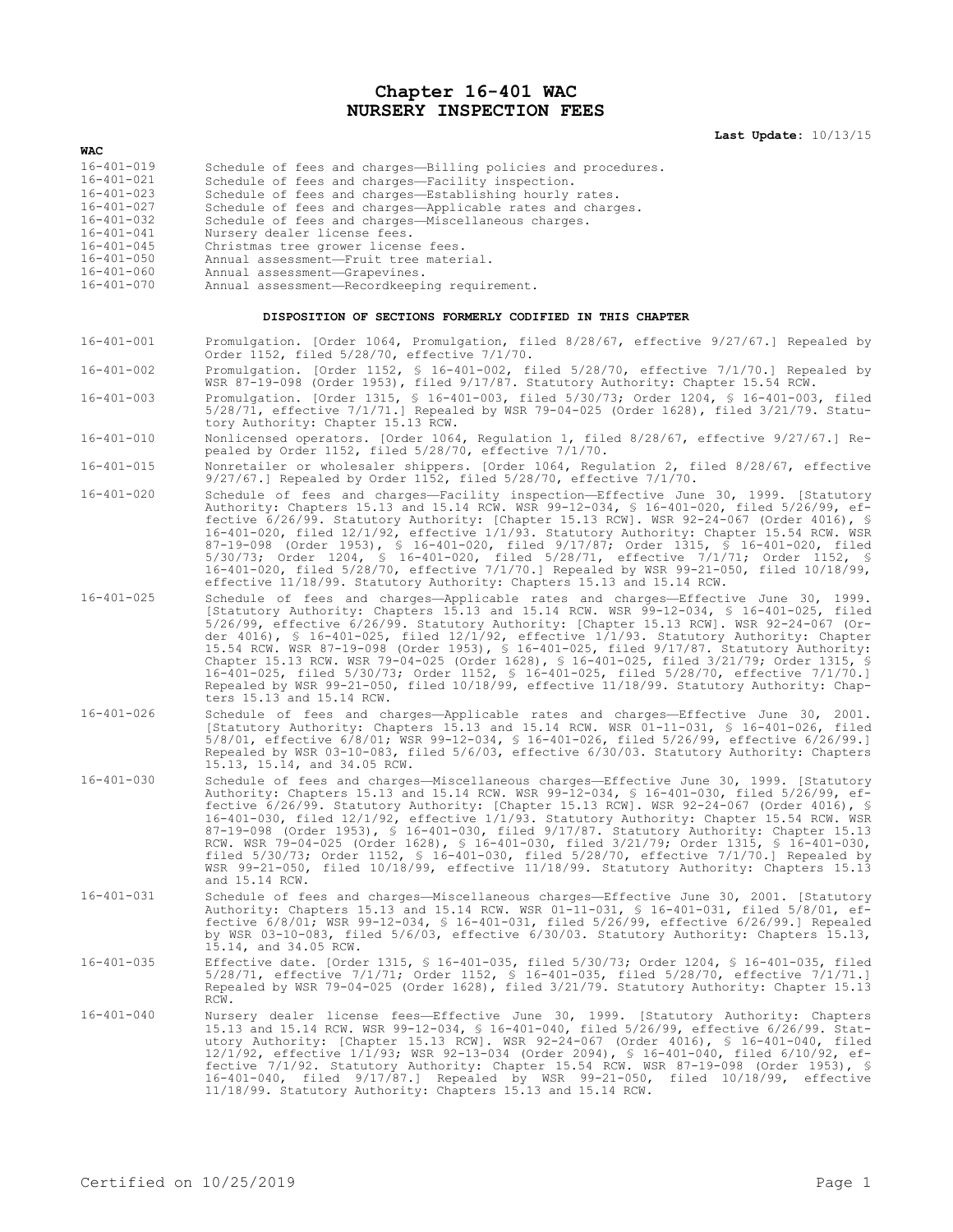**WAC 16-401-019 Schedule of fees and charges—Billing policies and procedures.** (1) All billable services provided under chapter 15.13 RCW are due and payable upon billing by the department. For the convenience of established accounts and in accord with good business practices, the department provides a monthly billing service for established accounts. Accounts not paid-in-full within thirty days of billing are considered delinquent.

(2) All delinquent accounts are assessed a late charge equal to one and one-half percent per month, or portion of a month, on the unpaid balance.

(3) Except for established accounts where there is a reasonable expectation of additional charges during a calendar month, the minimum billable amount through the monthly billing system is twenty dollars. All billable services of less than twenty dollars are due and payablein-full at the time that service is rendered.

(4) No person with an account ninety days or more in arrears will receive service except on the basis of payment in full at the time service is rendered. Such accounts will not be restored to monthly billing status until all past due accounts are paid-in-full. Such accounts may be subject to legal action for collection.

(5) Accounts that become ninety days or more in arrears twice within a five-year period may be subject to a permanent requirement for payment in full at the time service is provided.

[Statutory Authority: Chapters 15.13 and 15.14 RCW. WSR 99-12-034, § 16-401-019, filed 5/26/99, effective 6/26/99. Statutory Authority: [Chapter 15.13 RCW]. WSR 92-24-067 (Order 4016), § 16-401-019, filed 12/1/92, effective 1/1/93.]

**WAC 16-401-021 Schedule of fees and charges—Facility inspection.** (1) The department may conduct regulatory inspections of any plant material at any nursery facility licensed under chapter 15.13 RCW without additional charge except as provided in subsection (2) of this section. Subsequent to each inspection the department will issue a nursery inspection report to the licensed nursery.

(2) The department may charge a fee for repeated, subsequent inspections of licensed locations where plant material does not meet the requirements in chapter 15.13 RCW. However, the licensed location cannot be subjected to more than two paid inspections each license period. Fees are assessed on the basis of the time required for the inspection at the applicable hourly rate provided in this chapter.

[Statutory Authority: Chapters 15.13, 15.14, and 34.05 RCW. WSR 03-10-083, § 16-401-021, filed 5/6/03, effective 6/30/03. Statutory Authority: Chapters 15.13 and 15.14 RCW. WSR 01-11-031, § 16-401-021, filed 5/8/01, effective 6/8/01; WSR 99-12-034, § 16-401-021, filed 5/26/99, effective 6/26/99.]

**WAC 16-401-023 Schedule of fees and charges—Establishing hourly rates.** (1) Requested services are provided at the applicable hourly rate. The nonbusiness hourly rate applies for service provided before 8:00 a.m. or after 5:00 p.m. during the workday and for all services provided on Saturday, Sunday, or a holiday listed in subsection (2) of this section.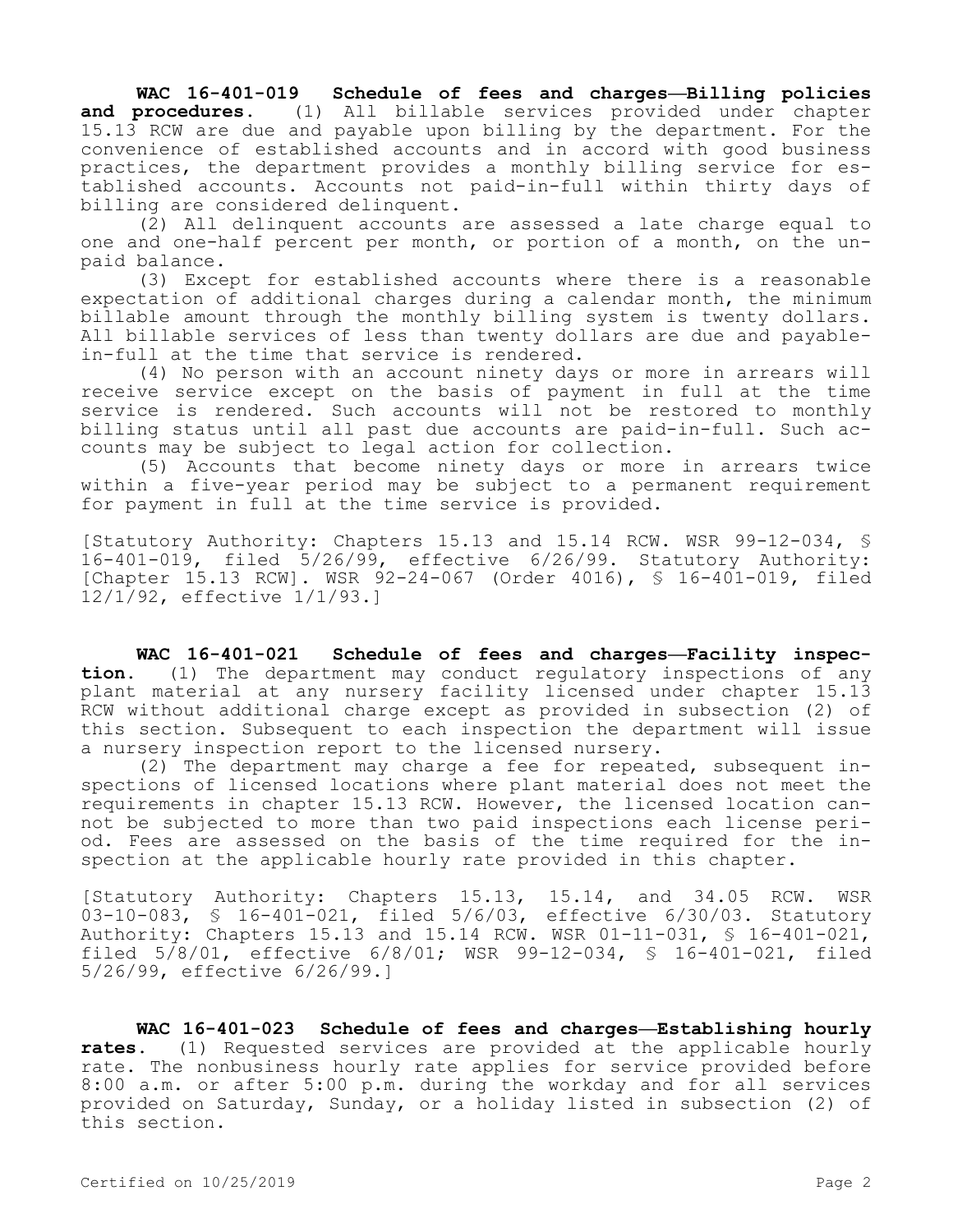(2) Holidays mean New Year's Day, Memorial Day, Independence Day, Labor Day, Thanksgiving Day, the day immediately following Thanksgiving Day, Veteran's Day, Christmas Day, President's Day, and Martin Luther King's Birthday.

(3) The hourly charge is assessed in one-half hour increments.

(4) Persons requesting service with less than twenty-four hours notice during nonbusiness hours may be subject to a charge of two additional hours at the nonbusiness hourly rate, if the department is required to pay call back to the employee(s) providing the requested service.

[Statutory Authority: Chapters 15.13, 15.14, and 34.05 RCW. WSR 03-10-083, § 16-401-023, filed 5/6/03, effective 6/30/03. Statutory Authority: Chapters 15.13 and 15.14 RCW. WSR 99-12-034, § 16-401-023, filed 5/26/99, effective 6/26/99. Statutory Authority: [Chapter 15.13 RCW]. WSR 92-24-067 (Order 4016), § 16-401-023, filed 12/1/92, effective 1/1/93.]

**WAC 16-401-027 Schedule of fees and charges—Applicable rates and charges.** The following rates apply for requested inspection services:

| $(1)$ Fee or Charge:                                                   |                     |
|------------------------------------------------------------------------|---------------------|
| Hourly rate—business hours                                             | \$50.00             |
| Hourly rate-nonbusiness hours                                          | \$75.00             |
| Certificate issued at time of inspection                               | No charge           |
| Certificate issued more than twenty-four<br>hours after the inspection | \$24.50             |
| Additional certificates                                                | \$8.25              |
| Fumigation lot or container fee                                        | \$25.00             |
| Certificate of plant health for<br>noncommercial movement              | \$10.00             |
| Compliance agreement                                                   | \$50.00             |
| Inspection tags or stickers (lots of 250)                              | $$10.00$ per<br>lot |

(2) Mileage at the established office of financial management rate (schedule A), per diem and other authorized travel expenses at actual cost, and travel time at the applicable hourly rate may be assessed for requested inspections that are not a part of a regular work schedule. Such charge may be prorated among applicants if more than one applicant is provided service during a workday or trip when mileage and/or per diem are applicable.

(3) Inspections for phytosanitary certification, including growing season field inspections, are provided at the applicable hourly rate provided in subsection (1) of this section except where an alternate certification inspection fee is provided in statute, in rule, or by a written agreement between the department and an industry entity, university, or public agency. When growing season field inspections for phytosanitary certification and regulatory inspections are performed simultaneously, the first two hours of inspection each calendar year for nurseries licensed under WAC  $16-401-041$  (1)(b) or (2)(a); and the first four hours of inspection per calendar year for nurseries licensed under WAC  $16-401-041$  (1)(c) or (2)(b), are without charge.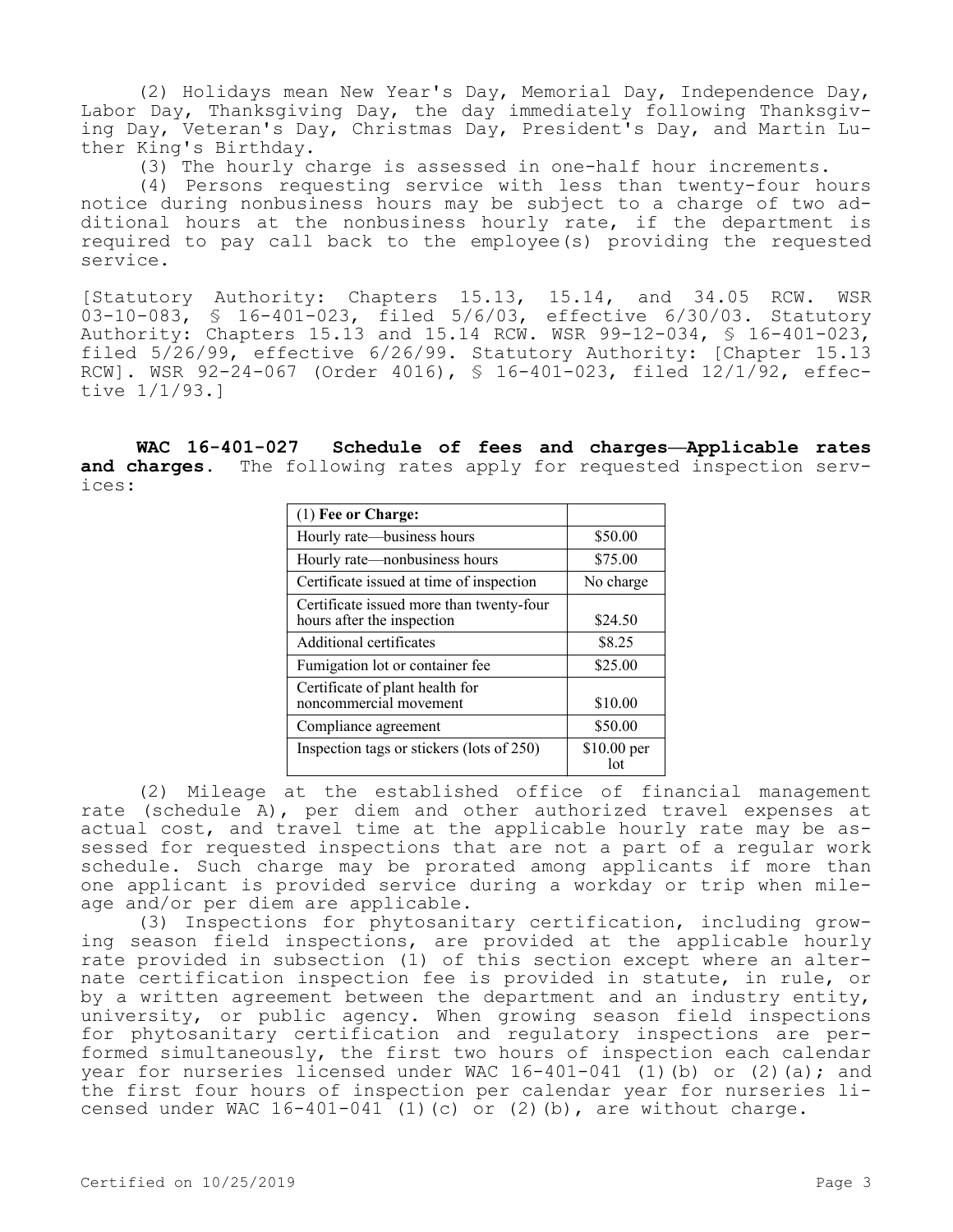There is no additional charge for the first phytosanitary certificate issued at the time of the inspection.

(4) Inspection and certification of nonplant material or equipment for sanitation (freedom from soil or pests) by visual examination or through witnessing a prescribed treatment (steam cleaning, hydrowashing, etc.) is charged at the applicable hourly rate.

(5) Witnessing and certification of fumigation is charged at the applicable hourly rate, plus a per lot or container fee.

(6) The department may also charge fees and/or surcharges for transmittal to federal agencies.

(7) The department may issue a certificate of plant health for noncommercial movement of plant materials between states by unlicensed persons, up to a maximum of five plants, and provided that the plants are brought to a plant services office for inspection.

Note: When two or more types of inspection, provided in this section, are performed simultaneously, only one hourly rate applies. One certificate for one service is issued at no charge.

[Statutory Authority: RCW 15.13.260, 15.13.280, 15.14.015, 17.24.131, and chapter 34.05 RCW. WSR 15-21-022, § 16-401-027, filed 10/13/15, effective 12/1/15. Statutory Authority: RCW 15.13.260, 15.13.280, 15.13.370, 15.14.015, chapter 34.05 RCW, and 2009 c 564. WSR 09-23-005, § 16-401-027, filed 11/5/09, effective 1/1/10. Statutory Authority: Chapters 15.13, 15.14, and 34.05 RCW. WSR 07-11-011, § 16-401-027, filed 5/3/07, effective 7/1/07; WSR 06-15-043, §<br>16-401-027, filed 7/11/06, effective 8/11/06; WSR 05-12-110, § 16-401-027, filed 7/11/06, effective 8/11/06; WSR 05-12-110, §<br>16-401-027, filed 5/31/05, effective 7/1/05; WSR 04-17-037, § 16-401-027, filed 5/31/05, effective 7/1/05; WSR 04-17-037, 16-401-027, filed 8/10/04, effective 9/10/04. Statutory Authority: Chapters 15.13, 15.14, 17.24, and 34.05 RCW. WSR 03-21-166, § 16-401-027, filed 10/22/03, effective 11/22/03. Statutory Authority: Chapters 15.13, 15.14, and 34.05 RCW. WSR 03-10-083, § 16-401-027, filed 5/6/03, effective 6/30/03. Statutory Authority: Chapters 15.13 and 15.14 RCW. WSR 01-11-031, § 16-401-027, filed 5/8/01, effective 6/8/01.]

**WAC 16-401-032 Schedule of fees and charges—Miscellaneous charges.** The following rates for miscellaneous charges on requested inspections shall apply.

(1) Postage, special handling services and other miscellaneous costs exceeding five dollars are charged at the actual cost.

(2) Other requested office services, not specifically provided for, are charged a fee based on the portion of an hour at the applicable hourly rate in this chapter.

[Statutory Authority: Chapters 15.13, 15.14, and 34.05 RCW. WSR 05-12-110, § 16-401-032, filed 5/31/05, effective 7/1/05; WSR 03-10-083, § 16-401-032, filed 5/6/03, effective 6/30/03. Statutory Authority: Chapters 15.13 and 15.14 RCW. WSR 01-11-031, § 16-401-032, filed 5/8/01, effective 6/8/01.]

**WAC 16-401-041 Nursery dealer license fees.** Annual license fees as established below, must accompany the application for nursery dealer license:

(1) Retail nursery dealer license fee: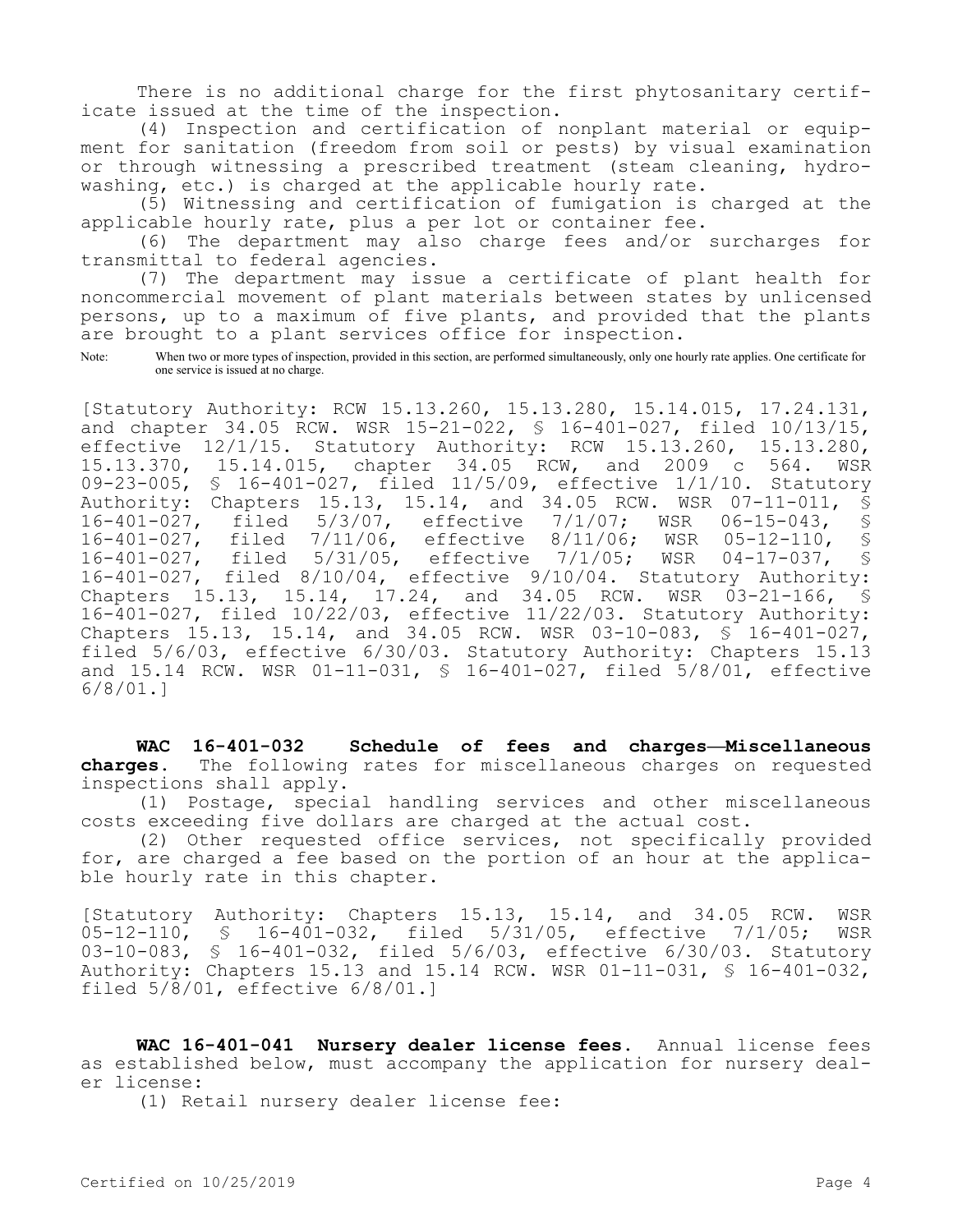(a) Gross business sales of horticultural plants and turf less than two thousand five hundred dollars. . . . . . . . . . . . . \$52.50 (b) Gross business sales of horticultural plants and turf between two thousand five hundred dollars and fifteen thousand dollars, the license fee is. . . . . . . . . . . . . . . . . . . . . . . . \$115.00 (c) Gross business sales of horticultural plants and turf of fifteen thousand dollars or more. . . . . . . . . . . . . . . . . \$228.00 (2) Wholesale nursery dealer license fee: (a) Gross business sales of horticultural plants and turf less than fifteen thousand dollars. . . . . . . . . . . . . . . . . \$115.00 (b) Gross business sales of horticultural plants and turf of fifteen thousand dollars or more.  $\ldots$  . . . . . . . . . . . . . . \$228.00 (3) As provided in RCW 15.13.285, a surcharge of twenty percent of the base rate, in addition to the fees established on all classes of licenses in subsections (1) and (2) of this section, is established. (4) Permit fee for those types of sales and organizations exempted from licensing requirements by RCW 15.13.270 . . . . . . . . . . . . . . . . . . . . . . . . . . . . . . . . \$10.00 [Statutory Authority: RCW 15.13.260, 15.13.280, 15.14.015, 17.24.131, and chapter 34.05 RCW. WSR 15-21-022, § 16-401-041, filed 10/13/15, effective 12/1/15. Statutory Authority: RCW 15.13.260, 15.13.280, 15.13.370, 15.14.015, chapter 34.05 RCW, and 2009 c 564. WSR 09-23-005, § 16-401-041, filed 11/5/09, effective 1/1/10. Statutory Authority: Chapters 15.13, 15.14, and 34.05 RCW. WSR 07-11-011, §

**WAC 16-401-045 Christmas tree grower license fees.** (1) All Christmas tree growers, except those exempted in subsection (5) of this section, must obtain a Christmas tree grower license.

16-401-041, filed 5/3/07, effective 7/1/07; WSR 06-15-043, § 16-401-041, filed 7/11/06, effective 8/11/06; WSR 05-12-110, § 16-401-041, filed 5/31/05, effective 7/1/05. Statutory Authority: Chapters 15.13, 15.14, 17.24 and 34.05 RCW. WSR 03-21-166, § 16-401-041, filed 10/22/03, effective 11/22/03. Statutory Authority: Chapters 15.13, 15.14, and 34.05 RCW. WSR 03-10-083, § 16-401-041, filed 5/6/03, effective 6/30/03. Statutory Authority: Chapters 15.13 and 15.14 RCW. WSR 01-11-031, § 16-401-041, filed 5/8/01, effective 6/8/01; WSR 99-12-034, § 16-401-041, filed 5/26/99, effective

(2) The licensing period for a Christmas tree grower license is February 1st to January 31st.

(3) The annual fee for a Christmas tree grower license is forty dollars plus an acreage assessment of three dollars per acre. The annual Christmas tree grower license fee for any person may not exceed five thousand dollars.

(4) Growers must submit an application for Christmas tree grower license and the annual fee to the department by February 1st.

(5) Any Christmas tree grower owning Christmas trees, whose business consists solely of retail sales to the ultimate consumer, is exempt from the requirements of this section if:

(a) The grower has less than one acre of Christmas trees; or

(b) The grower harvests, by u-cut or otherwise, fewer than four hundred Christmas trees per year.

6/26/99.]